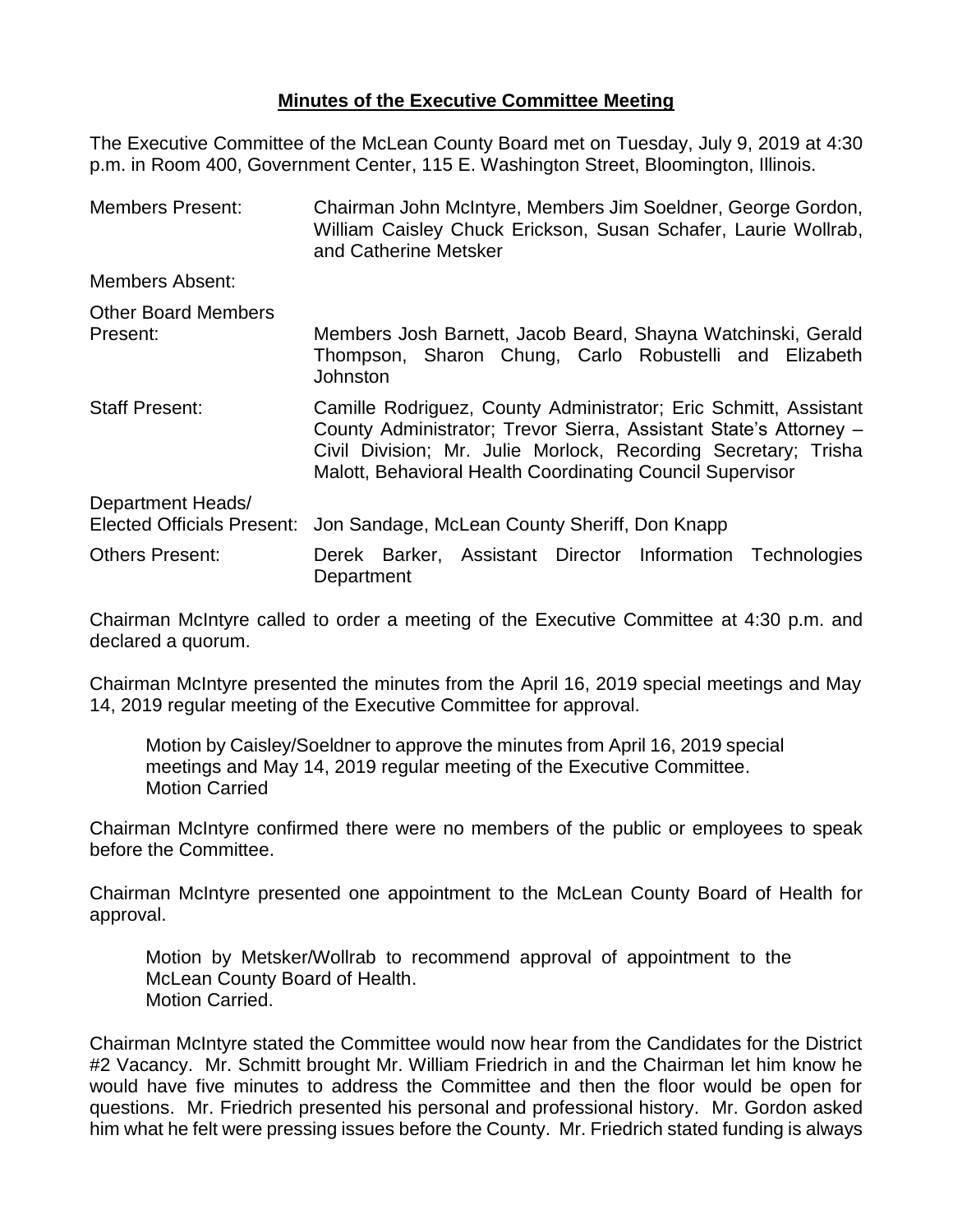an issue, but felt the County has worked hard to maintain services and congratulated them on bringing in businesses like Rivian to benefit the community. He went on to state that mental health is also a top issue, but again indicated he felt the County was doing a good job working to get ahead of the situation by trying to treat or get help for individuals before they become involved in the legal system. Member Caisley asked about his experience with education. Mr. Friedrich indicated he had not been involved in education areas much, but was aware of concerns in schools. Mr. Soeldner asked about his opinion on landowner rights. Mr. Friedrich indicated he respects the rights of homeowners and landowners and feels the land should be protected. Mr. Erickson asked how many members there were on the Township Public Water District board he serves on. Mr. Friedrich indicated there were seven members. Mr. Erickson stated that at some meetings, you are allies and then at other meetings you might be opponents on an issue and asked him how he would handle that situation. Mr. Friedrich agreed there can be disagreements among members of board, but they discuss the matter, respect others opinions, try to keep an open mind, take a position, vote on it and then move on. Mr. Erickson thanked him and stated he hoped that if he received the appointment, he would be a zealous advocate for rural constituents of the County. Chairman McIntyre asked if there were other questions, hearing none, he thanked Mr. Friedrich.

Mr. Schmitt brought Mr. Clarence Thomas in and the Chairman told him he would have five minutes to address the Committee and then the floor would be open for questions. Mr. Thomas presented his personal and professional history to the Committee. Ms. Wollrab asked him what he felt the most important issues facing the McLean County Board are right now. Mr. Thomas indicated they need to protect tax dollars while still providing needed services. Mr. Soeldner asked him his opinion on landowner's rights. Mr. Thomas indicated he had experience when Enbridge came through his farm and he felt he had no rights as the landowner and was very disappointed in the process. He further stated he supported development but felt it needed to be organized. Mr. Erickson said his resume indicated he served on the McLean County Farm Bureau Board and Heyworth School Board. Mr. Erickson stated there are times when someone is ally and the next time they are an opponent and he asked if Mr. Thomas had that experience and how he handled it. Mr. Thomas stated that while we try to convince someone to side with us on a positon, it comes down to the vote and then you move on. Mr. Erickson stated he hoped that if he received the appointment he would be zealous in his representation of those rural constituents. Mr. Barnett stated Mr. Thomas had mentioned TIF experience and asked if he had thoughts on other economic development tools such as the Enterprise Zone and tax abatements to help generate economic development in the County. Mr. Thomas indicated he was in favor of those as long as they are not long term as he felt we needed to be fair to existing businesses as well. Ms. Schafer asked if he had a CPA. Mr. Thomas indicated he did not. Chairman McIntyre asked if there were any other questions; hearing none, he thanked Mr. Thomas.

Mr. Schmitt brought Ms. Novosad in and the Chairman told her she would have five minutes to address the Committee and then the floor would be open for questions. Ms. Ruth Novosad presented her personal and professional history. Mr. Erickson stated her information indicated she was elected to Golden Prairie Public Library Board of Trustee and currently served as Chairman. He asked how long she has served on that board. Ms. Novosad said about five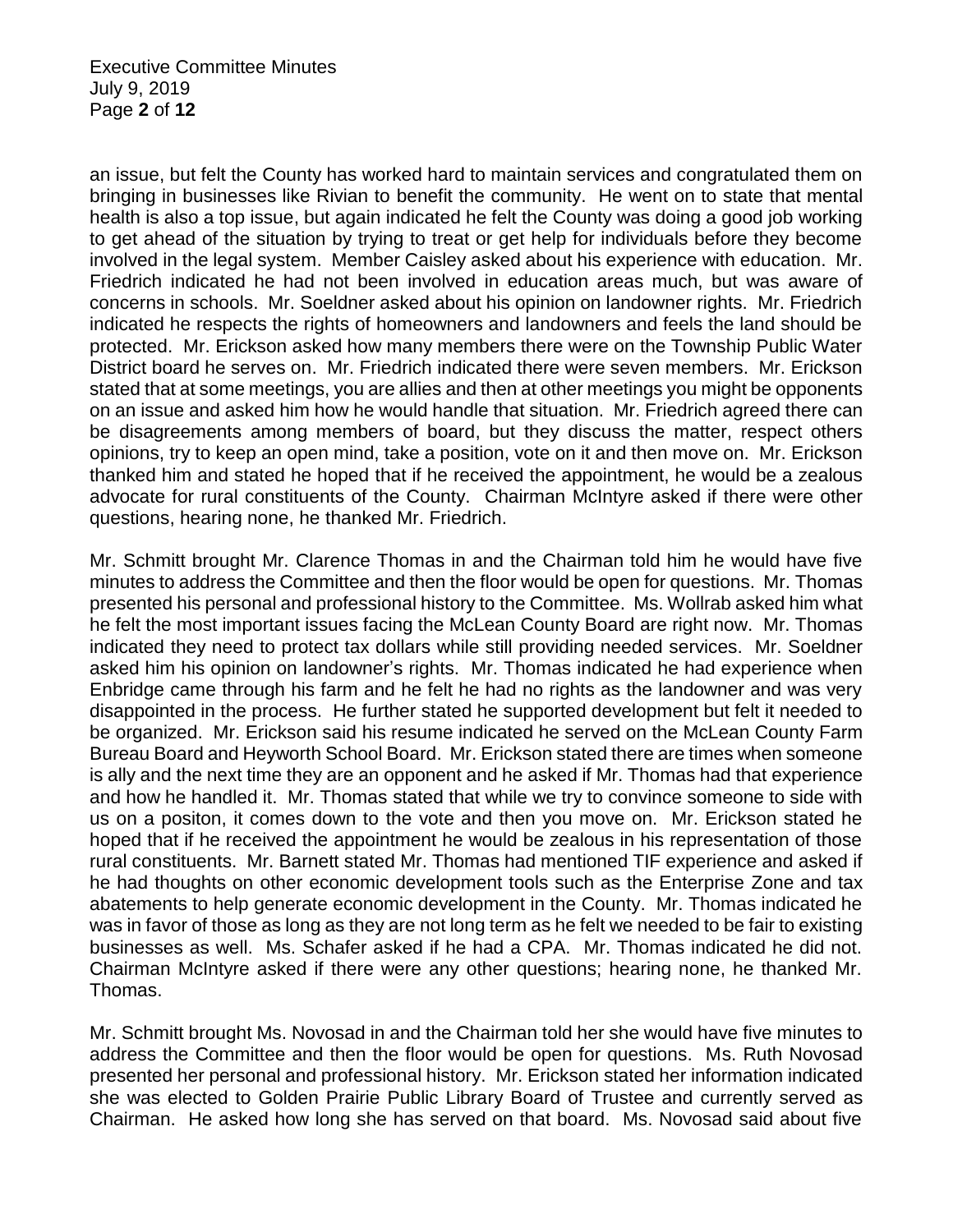years. Mr. Erickson indicated there are times when a member will be your ally in one meeting and then your opponent at the next meeting and asked her if she has had that experience and how she dealt with it. Ms. Novosad said you have to focus on issue at hand. She said we need to rise above feelings, remain colleagues and continue to work together to come up with a compromise. Mr. Erickson stated he received a letter from a constituent that said Ms. Novosad would do an excellent job as a County Board member and would take job seriously and make well-reasoned decisions after research and getting input from residents of district. He said he presumed that to be true. She confirmed. Mr. Erickson stated he hoped that if she was appointed to the position she would zealously represent the constituents of the rural district. Mr. Soeldner asked her opinion on landowner rights. Ms. Novosad indicated that individual property owners have a right to develop property for own economic gain, but has to be tempered with greater good. She stated that we need to have a comprehensive land use development plan, and need to make sure residents understand the plan. Mr. Gordon asked her if she wanted to expand on any of the issues facing the County that she had mentioned or list any others she felt are priority concerns. Ms. Novosad stated that mental health is one of the more important issues and felt there are ways we can work together utilizing all of the County resources to address this issue. Ms. Novosad indicated she felt safety and security is important, as we have seen a spike in homicides. Mr. Caisley mentioned that she had been involved in the road to connect Tanglewood and Charterwood as she had opposed that project, but the County Engineer and Courts ended up supporting the road. He asked her how she handled that experience. Ms. Novosad said she learned from that experience that at the end of the day you have to move on. She said she was impressed with the process at the time. Chairman McIntyre asked if there were other questions, hearing none, he thanked Ms. Novosad.

Mr. Schmitt brought Ms. Leffelman in and the Chairman told her she would have five minutes to address the Committee and then the floor would be open for questions. Ms. Chelsie Leffelman presented her personal and professional history to the Committee. Mr. Erickson stated he noticed she had some experience serving on the school board. He stated that occasionally members will be an ally at one meeting and then opponent at the next and asked if she had experience dealing with that and how she handled it. Ms. Leffelman stated she did not take things personally, as each person is there to represent others and feel their position best represents those interests. Mr. Erickson said he hoped if she were appointed, she would zealously represent rural constituents. Mr. Gordon stated she had mentioned issues the County Board are involved with and asked if she wanted to elaborate on any of those or other issues she felt were priorities. Ms. Leffelman stated we need to take mental and behavioral health matters seriously, as she had seen first-hand how those continue to grow. She stated another matter is the McLean County nursing home. She stated that it is demoralizing to communities when they have had to close down nursing homes as they feel they cannot take care of the residents who took care of them. Mr. Soeldner asked her opinion on landowner's rights and economic development. Ms. Leffelman provided example of windfarms and stated she would look at both sides but it would come down to what was best for the County. Mr. Barnett asked her to speak more to the issues she sees the nursing home is facing and asked her what length she felt the County should go to fund the nursing home. Ms. Leffelman stated the nursing home is not particularly inviting to look at, so people will choose to go to places that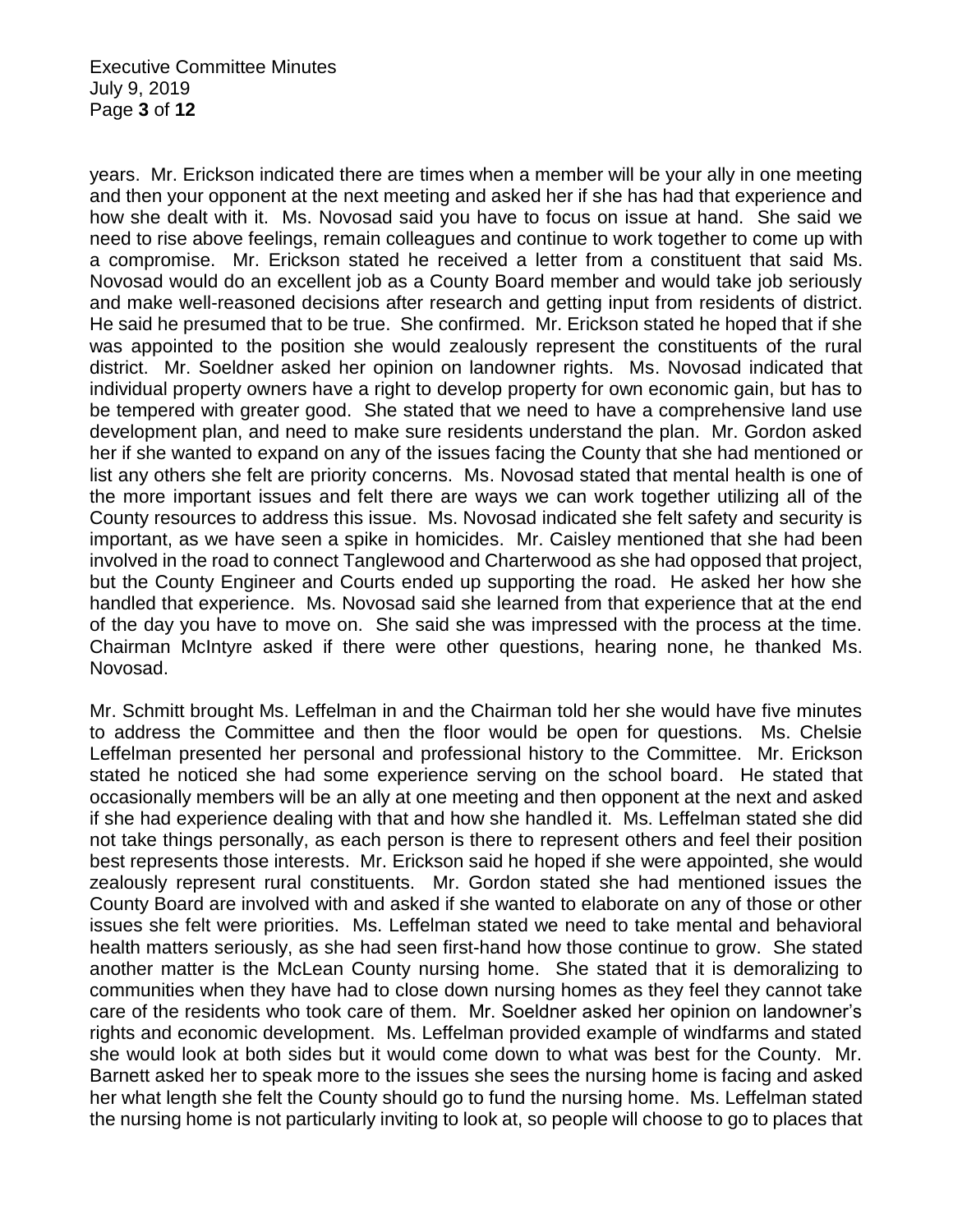Executive Committee Minutes July 9, 2019 Page **4** of **12**

look more plush. She felt that first the needed to change things to encourage people to want to come to the home. She said there is no limit on the number of people who have Medicare that can utilize the nursing home but we are not reimbursed 100% for Medicare, so she felt they should continue to pursue suggestions of the blue ribbon panel that would hopefully help bring revenue from other sources. Ms. Leffelman stated that if the nursing home was still losing money a few years from now then they might have to look at diverting funds or raising taxes, but felt they should take into consideration the social impact on the community and not just the financial numbers. Chairman McIntyre asked if there were other questions, hearing none, he thanked Ms. Leffelman.

Mr. Schmitt brought Mr. Tipsord in and the Chairman told him he would have five minutes to address the Committee and then the floor would be open for questions. Mr. Martin Tipsord presented his personal and professional history. Mr. Erickson stated he mentioned he was a 20-year trustee of the Saybrook Fire Protection District. Mr. Erickson said that even on the County Board you find that at one meeting, a member is your ally and the next meeting they are your opponent. He asked if Mr. Tipsord had experience with that and how he dealt with it. Mr. Tipsord said they have not had a lot because it is a small board and they have small conversations and come to agreements on things. He stated he was a city commissioner in Chenoa for four years when sewer was being put in and while there were disagreements, they were able to sit in a meeting, discuss things make a decision and then leave it at the meeting. Mr. Erickson stated that if he should receive the appointment he would encourage him to be a strong advocate for the rural communities. He thanked him for his time. Mr. Soeldner thanked him and asked him his opinion on landowner rights. Mr. Tipsord provided an example of where they wanted to build a cabin on family owned land; they were able to work with Building, and Zoning to get a variance passed to accomplish that. He said most do not realize they do not have complete control over property they own as there are quidelines the County has established and while we may not all agree on them, as long as they work the residents of the county need to abide by them. Mr. Gordon asked him to identify some of the priority issues facing McLean County in the short and long term. Mr. Tipsord stated he felt things are established here, the County seems to function well, and he felt we have good services in place. Chairman McIntyre asked if there were other questions, hearing none, he thanked Mr. Tipsord.

Chairman McIntyre asked members to please provide their input on the candidates. He then recessed the meeting for five minutes.

Chairman McIntyre called the meeting back to order and indicated there was a data initiative report and general report in the packet for Information Technologies and Mr. Barker was present if questions. Mr. Barnett said general report indicated IT is rolling out new computers with windows 10 and Office 2016 and asked why not rolling out office 2019 or 365 with the windows 10 computers. Mr. Barker said they are rolling out some computers with 365 and some with 2019 and it depends on licensing costs and number of installs allowed. Ms. Wollrab asked them to provide examples of the data being shared. Mr. Barker deferred to Ms. Rodriguez. Ms. Rodriguez indicated meetings just starting and discussions are about what information should be shared and provided examples of graduation rates, employment rates,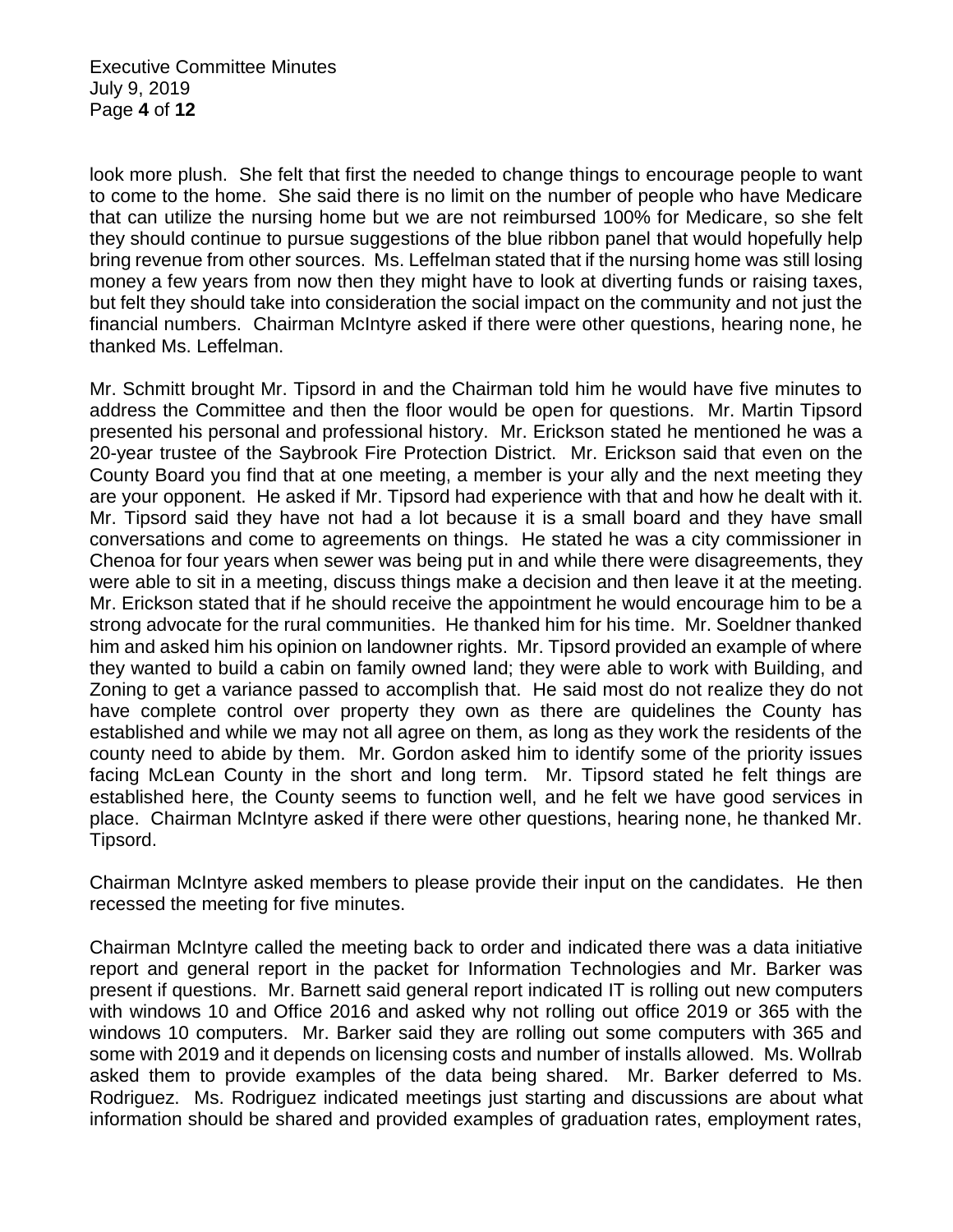Executive Committee Minutes July 9, 2019 Page **5** of **12**

how many nurses we have, IT people we have, but no information that would be singularly identifiable.

Chairman McIntyre indicated there was an update for the Behavioral Health Coordinating Council in the packet. Ms. Trisha Malott came forward. He asked if there were any question; hearing none, he thanked her for attending.

Mr. Josh Barnett, Vice Chairman of the Property Committee indicated they had nothing for the Committee today. Chairman McIntyre asked if there were any questions for Mr. Barnett and the Property Committee; hearing none, he thanked him.

Mr. George Gordon, Chairman of the Justice Committee presented for action a request to approve an Emergency Appropriation Ordinance Amending the McLean County Fiscal Year 2019 Combined Annual Appropriation and Budget Ordinance for Children's Advocacy Center.

Motion by Gordon/Schafer to recommend approval of an Emergency Appropriation Ordinance Amending the McLean County Fiscal Year 2019 Combined Annual Appropriation and Budget Ordinance for Children's Advocacy Center Motion Carried.

Mr. Gordon presented for action a request to approve an Emergency Appropriation Ordinance Amending the McLean County Fiscal Year 2019 Combined Annual Appropriation and Budget Ordinance for the Coroner.

Motion by Gordon/Caisley to recommend approval of an Emergency Appropriation Ordinance Amending the McLean County Fiscal Year 2019 Combined Annual Appropriation and Budget Ordinance for the Coroner Motion Carried.

Mr. Gordon presented for action a request to approve an Intergovernmental Agreement with the State of Illinois, Illinois Criminal Justice Information Authority for a Victim Assistance Grant through the States Attorney's Office. Mr. Caisley objected to the number of pages of boilerplate information.

Motion by Gordon/Wollrab to recommend approval of an Intergovernmental Agreement with the State of Illinois, Illinois Criminal Justice Information Authority for a Victim Assistance Grant through the States Attorney's Office Motion Carried.

Mr. Gordon indicated they had no further items for action today but would have one additional item for the Board next week. Chairman McIntyre asked if there were any questions for Mr. Gordon and the Justice Committee, hearing none, he thanked him.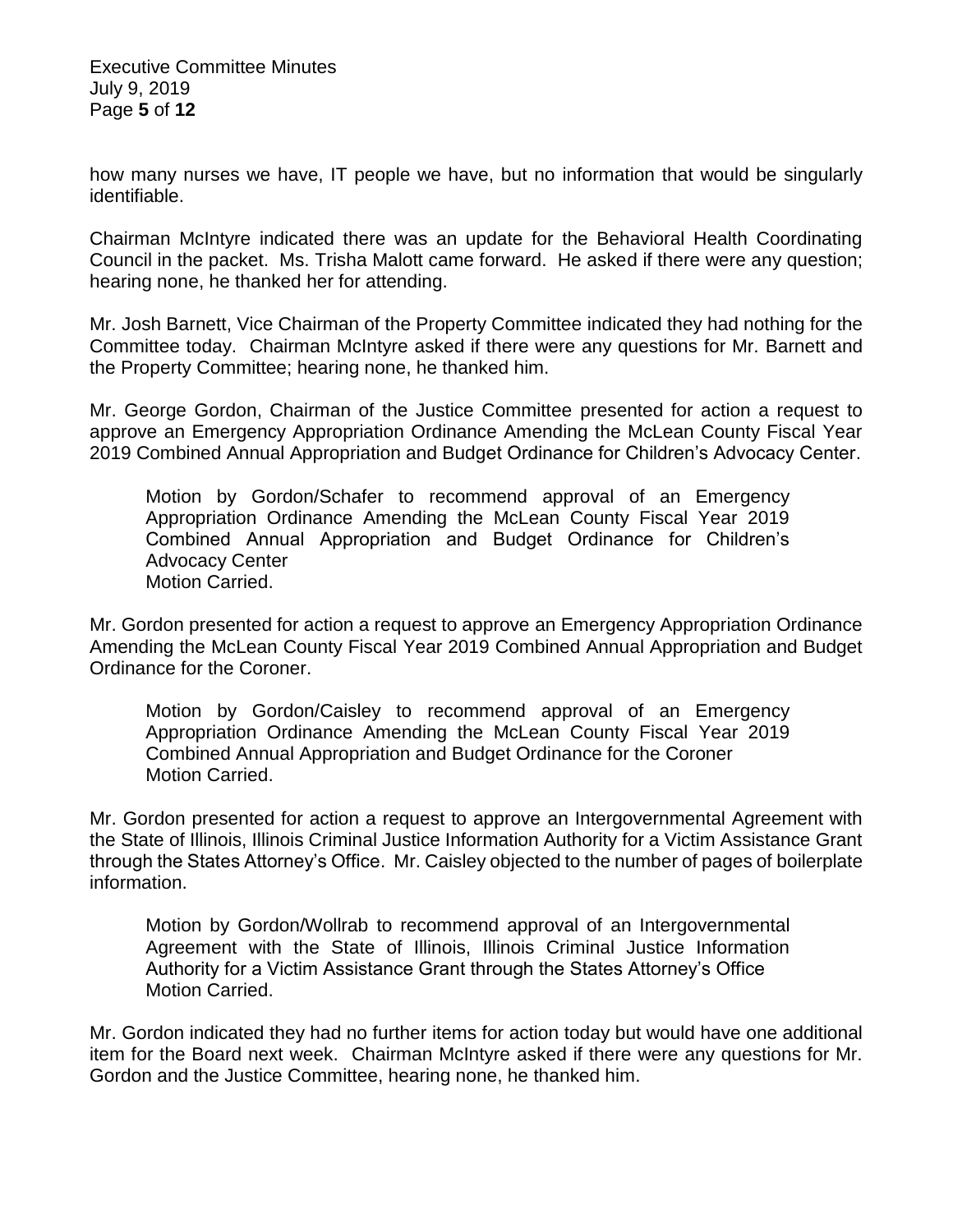Executive Committee Minutes July 9, 2019 Page **6** of **12**

Mr. Jim Soeldner, Chairman of the Finance Committee presented for action a request to approve an Illinois State Board of Elections Voter Registration State Grant 2019 Acceptance Agreement and Addendum. Mr. Soeldner indicated each County is allotted money and if some counties do not use it then it goes back out for others to receive.

Motion by Soeldner/Gordon to recommend approval of Illinois State Board of Elections Voter Registration State Grant 2019 Acceptance Agreement and Addendum Motion Carried.

Mr. Soeldner indicated they had nothing further for the Committee today. He stated the committee had a good discussion on the nursing home and encouraged members to read their minutes on that discussion. Chairman McIntyre asked if there were any questions for Mr. Soeldner, hearing none he thanked him.

Ms. Susan Schafer, Chairman of the Health Committee indicated they had nothing for action today or for the board next week. Ms. Schafer stated she talked to Ms. Wegner about Finance Committee discussion. Chairman McIntyre asked if there were any questions; hearing none, he thanked her.

Mr. Chuck Erickson, Chairman of the Land Use and Development Committee indicated they had nothing for the Committee today or for the Board next week. Chairman McIntyre asked if the Committee had any questions for Mr. Erickson; hearing none, he thanked him.

Mr. William Caisley, Chairman of the Transportation Committee indicated they had no items for action today but would have items next week for the Board. Chairman McIntyre asked the Committee if they had any question for Mr. Caisley; hearing none, he thanked Mr. Caisley.

Ms. Camille Rodriguez, County Administrator presented for action a Resolution Declaring that the Unlawful Distribution of Prescription Controlled Substances has created a Public Nuisance and a Serious Public Health and Safety Crisis for the Citizens of McLean County. Member Caisley asked if they knew the amount of damages that could be recovered. Chairman McIntyre invited Mr. Knapp to the table. Mr. Knapp introduced Ms. Michelle Sims, attorney he would recommend hiring for this process. Mr. Knapp stated that the amount of damages is going to be determined by a matrix based on the individual doses of opioids sent to individual counties. He stated that Ms. Sims law-firm stood out, because by court order we are not allowed to have access to the database until we formally join the litigation, but their law firm went above and beyond and provided some of the information put in his memo to the Committee. He stated that should we join litigation then he would work with the Administrator's office to provide information that would be put in the larger matrix. He stated the settlement would also depend on the total settlement. Mr. Caisley asked if factors such as how much it has cost us in terms of coroner office, burying indigent people, etc. would be factored in. Ms. Sims confirmed those would be factored in. She indicated she has also already been in touch with Judge Bernardi regarding damages they have incurred in the juvenile court. Ms. Wollrab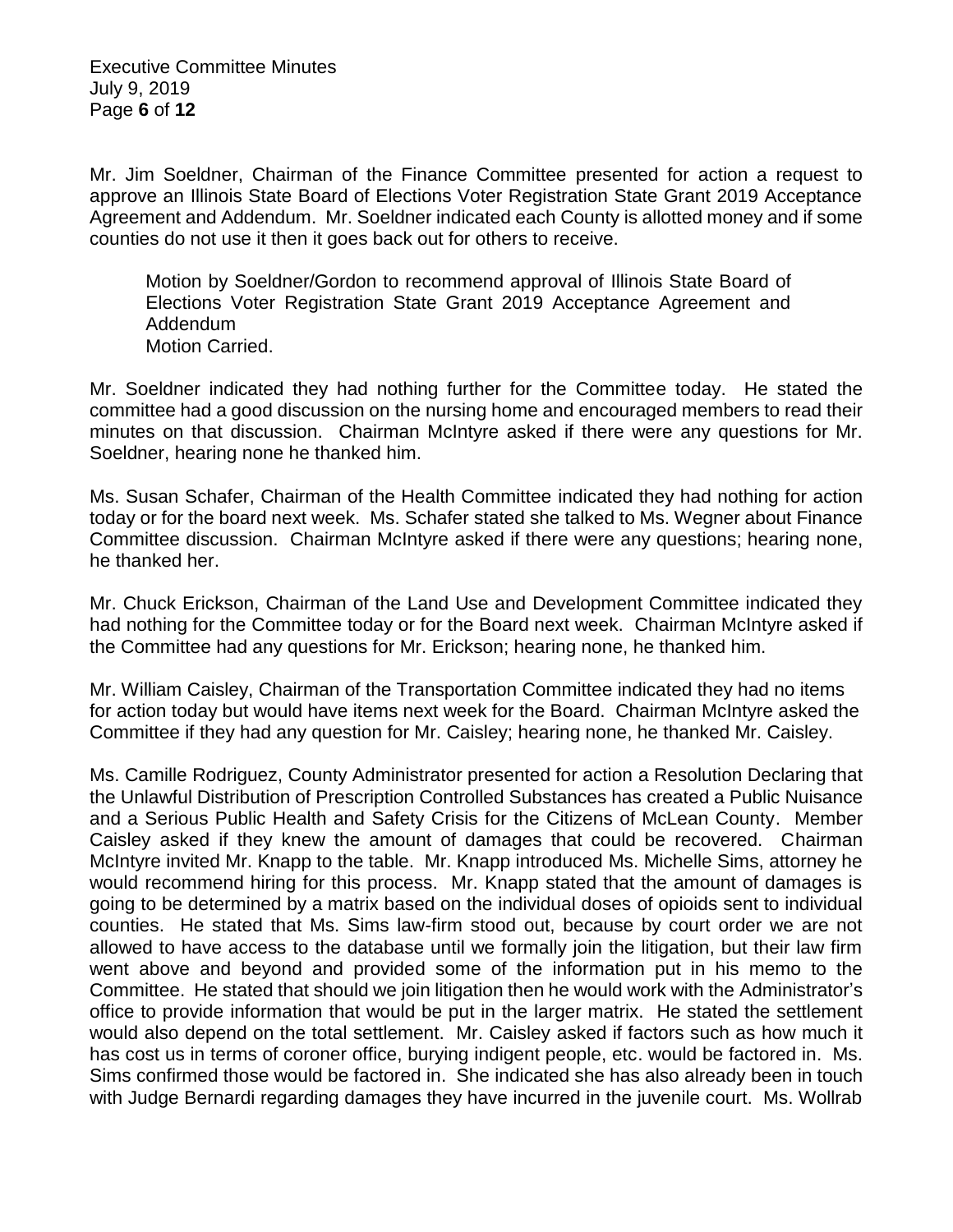Executive Committee Minutes July 9, 2019 Page **7** of **12**

asked if we would be able to recover expenses incurred through our health insurance. Ms. Sims confirmed they are asking for those as well.

Mr. Erickson asked if the statute puts a limitation on damages. Ms. Sims indicated they are asking for actual damages plus punitive damages, as that has already been included in the over 2,000 lawsuits on file. Mr. Soeldner asked if there were other counties in central Illinois involved. Mr. Knapp indicated there are. Ms. Sims indicated about 1/3 of counties have entered litigation. Mr. Soeldner indicated that some opioids are legitimate way of easing pain and asked if this would put a hardship on doctors and patients to who use these correctly by increasing their expense. Mr. Knapp stated he did not believe so, but stated that was something they considered. Mr. Knapp stated there were violations of the United States Code and US Code of Federal Regulations that led to a flood of opioids into McLean County because there were not controls in place, although he felt some of those controls are now in place and more are being put in place. Mr. Soeldner asked how this process worked. Ms. Sims summarized an October 2017 60 minutes expose where they described this process and it was noticed that thousands of pills were going to one pharmacy. Ms. Sims indicated she did a FOIA request (January 2012 to October of 2017 information) before they stopped allowing those requests and found there were 35.5 million doses of opioids in McLean County in that small amount of time. She said it was not the doctors and the specific pharmacies, but the distributor and manufactures who knew there were too many pills going into an area. Mr. Erickson asked if an interest group could intervene in this. Mr. Knapp stated if someone wanted to file an amicus brief they would have receive to leave of court to do so. Mr. Erickson asked if any interest group has expressed any disapproval of this litigation. Mr. Knapp stated they are not aware of any.

Mr. Caisley asked if this lawsuit is on file. Mr. Knapp stated there is not a lawsuit on file for McLean County. Mr. Caisley asked if there is a class of plaintiffs in which McLean County would be one. Mr. Knapp confirmed. Mr. Caisley asked if it is a double class, so a class of plaintiffs and a class of defendants. Ms. Sims indicated there are 2,000 lawsuits on file. She said the federal lawsuits are now coordinated in front of a judge in Cleveland, Daniel Polster who has already ruled on some pre-trial motions. She said the state cases are handled similarly in their states and Illinois cases are in front of one judge in Chicago. Mr. Caisley asked if there is a class action on the defendant's side. Ms. Sims indicated each defendant is separate. Mr. Caisley asked what would happen if there is a counter-claim filed. Ms. Sims indicated no counter claims have been filed. Mr. Caisley asked how we know who the defendants are going to be. Mr. Knapp indicated he could get them a list. Mr. Caisley asked how many defendants there are. Ms. Sims indicated more than 30. Mr. Caisley stated he did not feel they should vote to join until they knew who the defendants are as he was concerned about voting on something members might have an interest. Mr. Knapp stated he felt they would have to hold more than 5% interest in a specific defendant before it would be a conflict. Mr. Erickson stated he would like to see the list as well. Mr. Knapp stated he would get it out to them tomorrow morning. Ms. Wollrab stated that many members own bundles of stock and asked if there could be any harm. Mr. Knapp stated that it was his understanding, without indepth research, that this would not be a financial conflict, as they would have to own a controlling sharing, so owning shares in a mutual fund that invests in a number these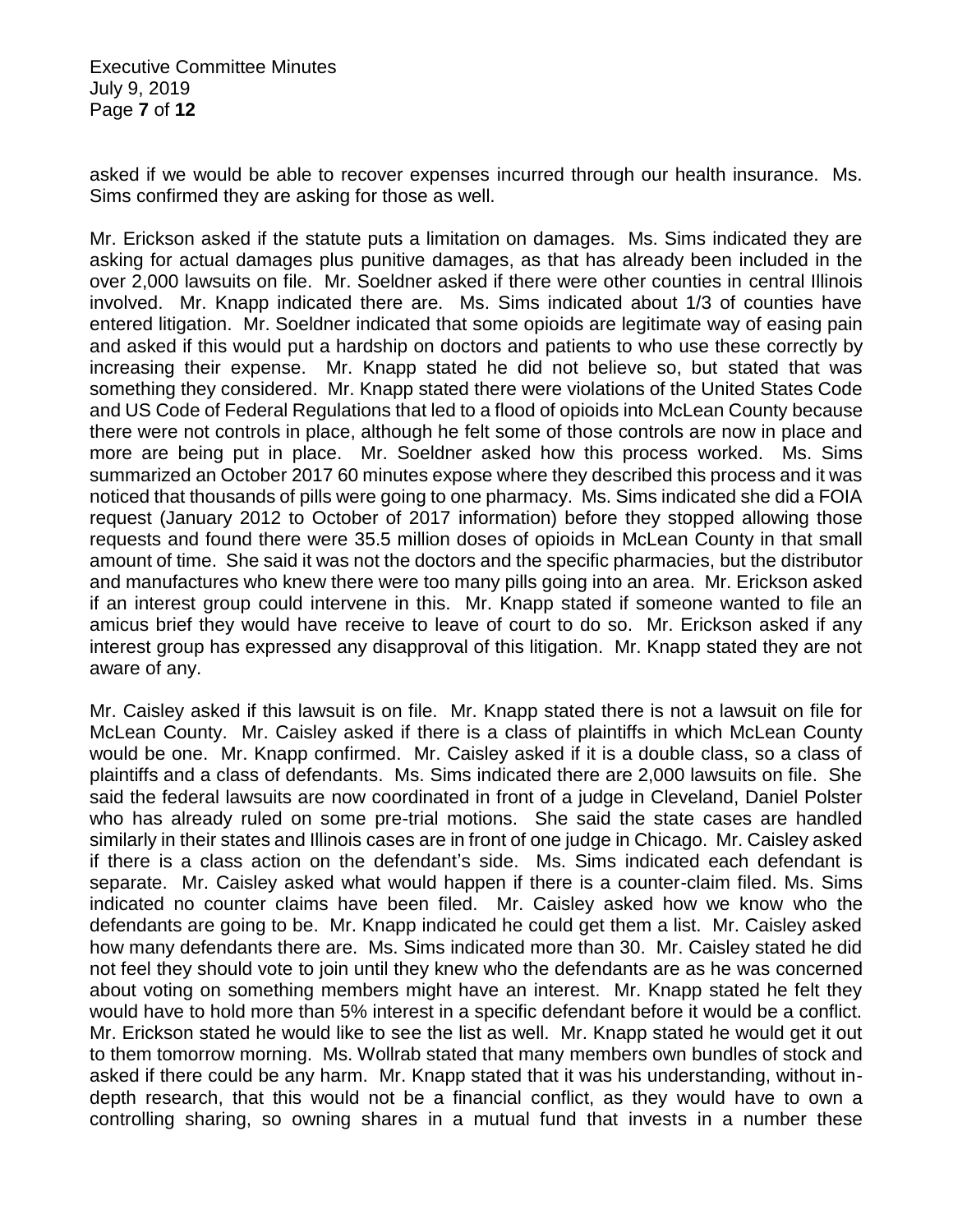Executive Committee Minutes July 9, 2019 Page **8** of **12**

corporations would not rise to level of conflict of interest. He said if any member is concerned they could abstain, or they could table and vote at stand up after he did some research.

Mr. McIntyre asked Ms. Sims if it was significant that they no longer allow FOIAs of this information. Ms. Sims agreed and indicated she filed her FOIA request before there was a lot of public interest. Mr. McIntyre asked if there was any possibilities of other lawsuits that would incur costs to the County. Ms. Sims said she understood they have to consider the possible counter lawsuit and possibly reporting that to your insurance carrier. She provided history including case filed with two counties in California that was dismissed and another lawsuit filed by Chicago where one ordinance violation count that was maintained and because she does ordinance law that was how it came to her attention and she started looking into more. She stated that suits filed over two years ago and no counter suits in that time. Mr. Gordon asked if it is permissible to file in both State and Federal Court. Ms. Sims explained process of filing in either court and said that would be something she would need to discuss with the States Attorney. Mr. Gordon asked which court would hold the greatest advantage for us. Ms. Sims again indicated they would have to strategize with the State's attorney office on that.

Mr. Soeldner stated it appears there are dozens of other counties or municipalities on board and he assumed that some of those people have stock options but that has not deterred them from entering. Ms. Sims stated she understood concern, provided examples of others she represents and indicated if members had controlling stock to make decisions for one of the defendants it might be an issue. Ms. Schafer asked how long she felt this would take. Ms. Sims stated that Judge Daniel Polster has been pushing hard for settlement from day one. She stated they might have a better idea after the bellwether cases, which are set for October. Mr. Caisley stated that just because no one has filed a counter claim yet does not mean a lawyer will not file one. He also reminded members there are asbestos cases in the County that have gone on for 25 years.

Motion by Caisley to table this until the August meeting. Mr. Erickson said he realized this was going to the next item, but asked if the Contingent Fee Engagement Agreement included that Ms. Sims firm would represent us in any counter suites. Ms. Sims indicated they would. Mr. Erickson asked them to point out paragraph where that was stated. Mr. Knapp said that it would fall under scope of claims. He stated agreement did not currently include the specific words "counter claim" but they could add and have in the agreement that goes to the Board. Mr. Erickson said he would like that. Chairman McIntyre asked if there was a second on the motion to table. There was no second; motion failed.

Motion by Schafer/Soeldner to recommend approval of a Resolution Declaring that the Unlawful Distribution of Prescription Controlled Substances has created a Public Nuisance and a Serious Public Health and Safety Crisis for the Citizens of McLean County. Motion Carried. Member Caisley voted no

Ms. Rodriguez presented for action a request to authorize the Chairman of the McLean County Board to execute a Contingent Fee Engagement Agreement. Mr. Erickson stated he would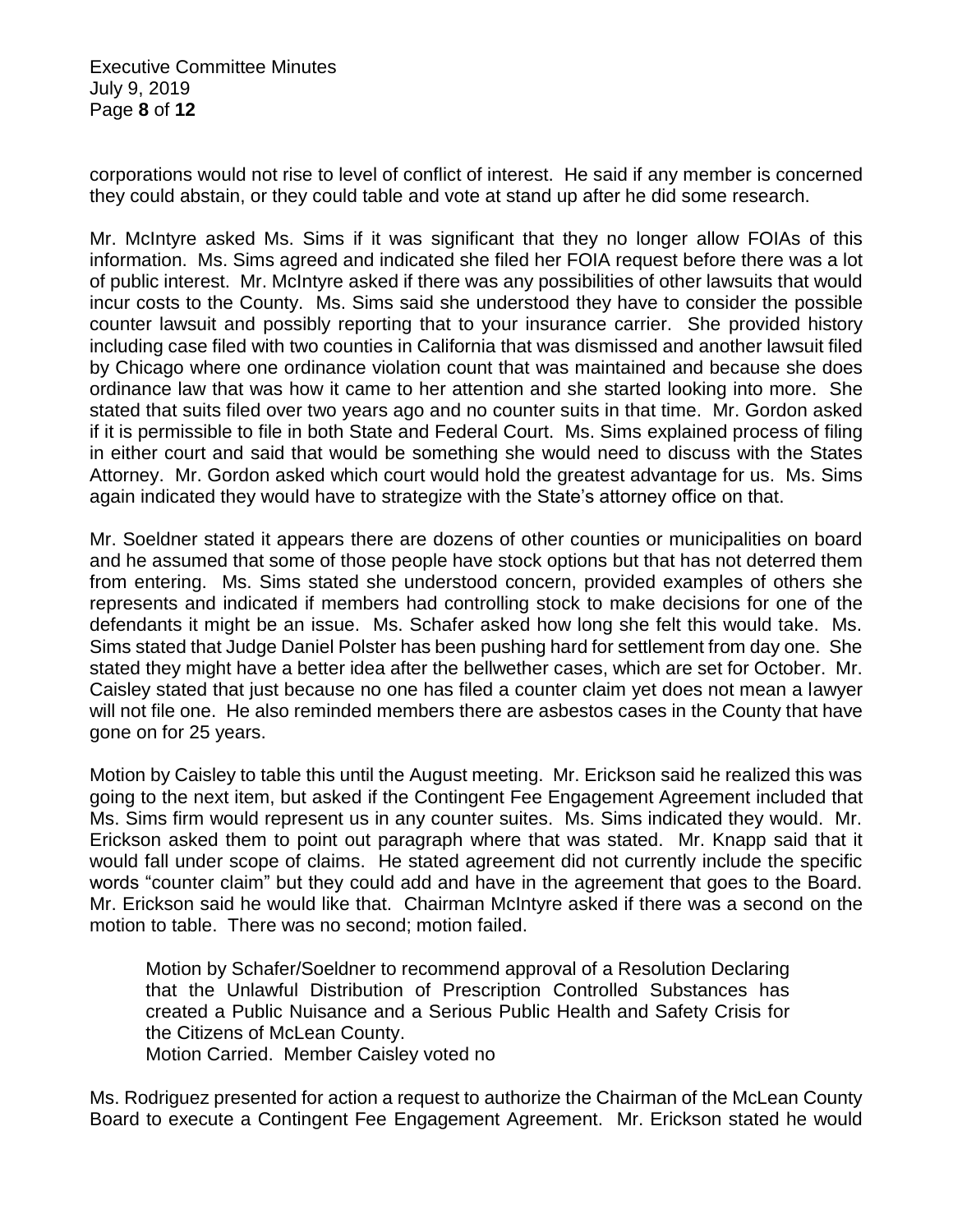Executive Committee Minutes July 9, 2019 Page **9** of **12**

like to see the Agreement amended to put in the language previously discussed about defense if there are counter claims filed against us. Mr. Knapp reiterated they could table to stand up or pass with direction to include satisfactory language in the Board packet document that states Ms. Sims firm will represent the County at no extra cost on any counter claims as a result of this litigation. Mr. Erickson stated he was ok directing them to add language to be considered at Board. Mr. Caisley stated he felt this would need to be taken up with our insurance carriers. Mr. Soeldner again stated there are numerous municipalities and counties willing to go along with this. Mr. Erickson asked them to confirm attorneys representing us would advance all litigation costs, County is not responsible for paying any out of pocket costs and if there is a recovery the out of pocket costs would come off top and our net would come out of remaining amount. Ms. Sims and Mr. Knapp confirmed.

Motion by Erickson/Schafer to have States Attorney add language to the agreement stating that Ms. Sims firm would represent the County at no extra cost on any counter claims as a result of this litigation and take amended document to straight to the County Board. Motion Carried.

Motion by Wollrab/Soeldner to recommend approval of authorization for the Chairman of the McLean County Board to execute a Contingent Fee Engagement Agreement, as amended. Motion Carried. Member Caisley voted no.

Ms. Rodriguez presented for action a request to approve an Ordinance by the Mclean County Board Amending Chapter 66 of the McLean County Code to Authorize the County Administrator to Amend Non-Discrimination Policies in Accordance with State and Federal Requirements. Mr. Erickson asked them to confirm the County Administrator would have the authority to unilaterally amend the Code to make sure it complies with Federal Statutes, regulations and orders. Mr. Sierra confirmed that. Mr. Erickson asked him to confirm once that is done, it would be sent to the Chairman to approve. Mr. Sierra stated that as the ordinance stands it is only notification to the Chairman. Mr. Sierra stated if there were an amendment implemented by the County Administrator; the County Board would have full discretion to not accept that. Mr. Erickson asked if notification should be sent to the oversight committee. Mr. McIntyre stated this was about compliance with State and Federal regulations and he would be ok if it went to oversight committee. Mr. Erickson said Administration might interpret the regulation one way and there might be a member or two who would interpret it differently and felt the oversight committee should receive notification. Mr. Sierra stated the Committee could amend the ordinance to have the Executive Committee receive notification. Mr. Gordon asked the purpose of having it go before an oversight committee. Mr. Erickson said he did not see how the Full Board would retain the authority to amend unless you notify somebody there has been a change. He said it should be put before the members so if they would like to seek an amendment they could. Mr. McIntyre stated he would be ok if it went through Executive Committee. Mr. Caisley asked if there was a constitutional issue here involving a separation of powers being attempted by delegating a legislative function to the Administrator. He questioned whether we have the authority to delegate that to the Administrator.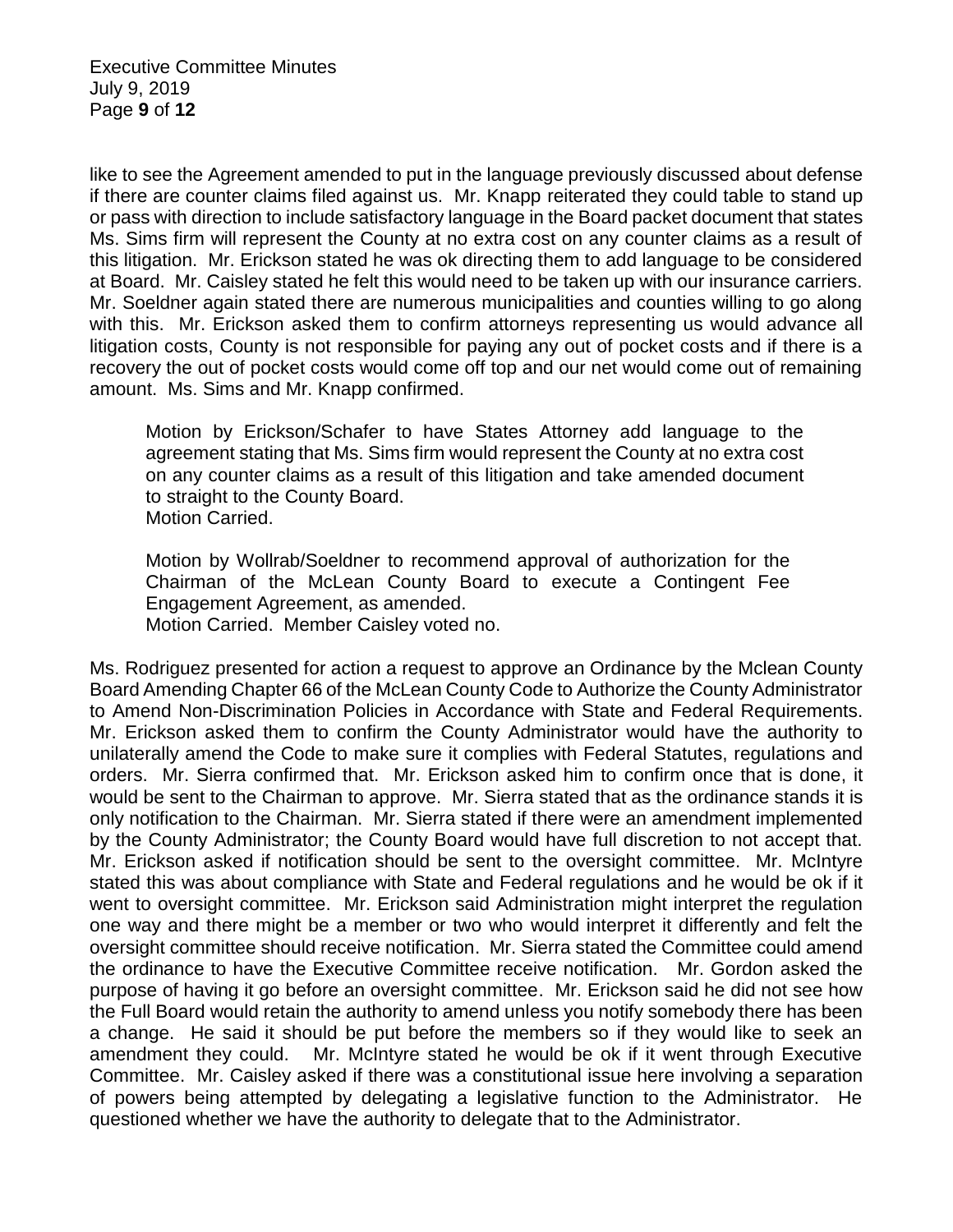Ms. Wollrab stated she felt this was housekeeping of existing policies so they conform to what is already in state and federal law. She felt enacting this would engender a review of our policies to make sure they conform to the various statutes. Mr. Barnett stated giving any oversight notification that invited conversation made him nervous as he felt it puts elected officials in a position of looking at something we should delegate staff to take care of for us. He stated he is not versed in state or federal employment law nor a human resource professional so he would like to rely on the professionals hired to run the county day to day who have insight into those matters. Mr. Erickson stated he was not necessarily saying the members had the right to do anything, but they have the right to be notified of what is going on and make a determination if they wish to amend. He stated he was not suggesting giving anybody veto power. Mr. Erickson said he understood Member Caisley's comment that we set policy and ordinances and this delegates that power. He went on to state he understands this is house cleaning, but the Board members are in charge of house cleaning. Ms. Wollrab asked him to clarify notification or approval. Mr. Erickson said notification only.

Ms. Schafer indicated she would not support the amendment. She said we have to comply with federal and state statute, so she did not see that it mattered whether members agree or not on the changes to our ordinance. She also questioned if we are going to assign each section of the Code to an oversight committee to review. Mr. Erickson stated almost all issues go to an oversight committee and he felt this should as well. Mr. McIntyre asked if notification could it go to the full board and not an oversight committee. Mr. Erickson stated he was ok with that. Ms. Metsker called the question. Mr. Gordon asked them to confirm that per this ordinance the County Board had to approve the recommendation the County Administrator notified the Chairman of. Mr. Sierra stated they would not approve that. Mr. Caisley said he felt this would probably arise in the context of a dispute where a hearing officer would determine if ordinance is contrary to state or federal law so he felt this change was unnecessary.

Motion by Erickson/Soeldner made a motion to include notification of any changes to the entire County Board. Motion Carried. Member Barnett voted no

Motion by Gordon/Barnett to recommend approval of an Ordinance by the Mclean County Board Amending Chapter 66 of the McLean County Code to Authorize the County Administrator to Amend Non-Discrimination Policies in Accordance with State and Federal Requirements, As Amended. Motion Carried.

Ms. Rodriquez stated the general employment activity report was in the packet and would be happy to answer any questions.

Chairman McIntyre asked if the Committee was ok paying bills before going into closed session. Committee agreed.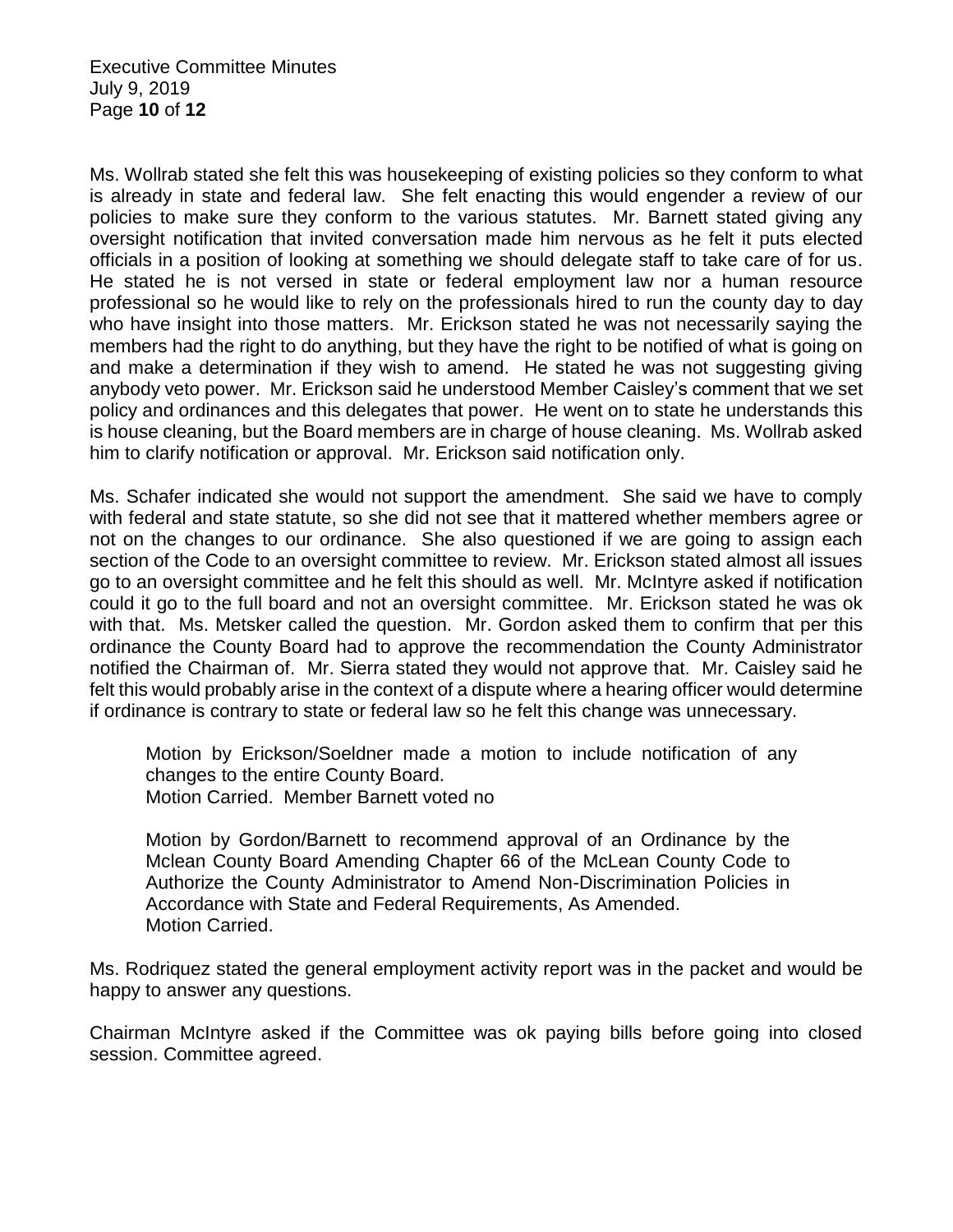Executive Committee Minutes July 9, 2019 Page **11** of **12**

Chairman McIntyre presented a transfer for Information Technologies and invoices for the General, Shared Sales Tax, Veterans and Waste Management Funds in the amount of \$119,707.54 and Regional Planning Fund in the amount of \$6,475.30.

## MCLEAN COUNTY BOARD COMMITTEE REPORT

PAGE 1 OF 5

AS OF 6/27/2019

**EXPENDITURE SUMMARY BY FUND** 

**Executive Committee** 

| FUND                                                                                                        | <b>FUND TITLE</b> | <b>PENDING TOTAL</b> | PREPAID TOTAL | <b>FUND TOTAL</b> |
|-------------------------------------------------------------------------------------------------------------|-------------------|----------------------|---------------|-------------------|
| OOD1<br><b>GENERAL FUND</b><br>0007<br>Shared Sales Tax/Municipalities<br>0136<br>VETERANS ASSISTANCE COMM. |                   |                      | \$115,958.32  | \$115,958.32      |
|                                                                                                             |                   |                      | \$286.81      | \$286.81          |
|                                                                                                             |                   |                      | \$3,462,41    | \$3,462.41        |
|                                                                                                             |                   |                      | \$119,707.54  | \$119,707.54      |

## MCLEAN COUNTY BOARD COMMITTEE REPORT

PAGE 1 OF 2

AS OF 6/27/2019

**EXPENDITURE SUMMARY BY FUND** 

| <b>FUND</b> | <b>FUND TITLE</b> | <b>PENDING TOTAL</b> | <b>PREPAID TOTAL</b> | <b>FUND TOTAL</b> |
|-------------|-------------------|----------------------|----------------------|-------------------|
| 0010        | Regional Planning |                      | \$6,475.30           | \$6,475.30        |
|             |                   |                      | \$6,475.30           | \$6,475.30        |

Regional Planning

Motion by Gordon/Wollrab to recommend approval of the transfer for Information Technologies Department and bills for the General Fund in the amount of \$119,707.54 and Regional Planning in the amount of \$6,475.30. Motion carried.

Chairman McIntyre asked if there was anything further to come before the Committee before going into closed session; hearing nothing he asked for a motion to go into closed session pursuant to section 2 (c)(1) of the Open Meetings Act (5 ILCS 120/2(c)(1)) to discuss the appointment, employment, compensation, discipline, performance, or dismissal of specific employees of the public body or legal counsel for the public body, including hearing testimony on a complaint lodged against an employee of the public body or against legal counsel for the public body to determine its validity.

Motion by Gordon/Schafer to go into closed session pursuant to section 2 (c)(1) of the Open Meetings Act (5 ILCS 120/2(c)(1)) to discuss the appointment, employment, compensation, discipline, performance, or dismissal of specific